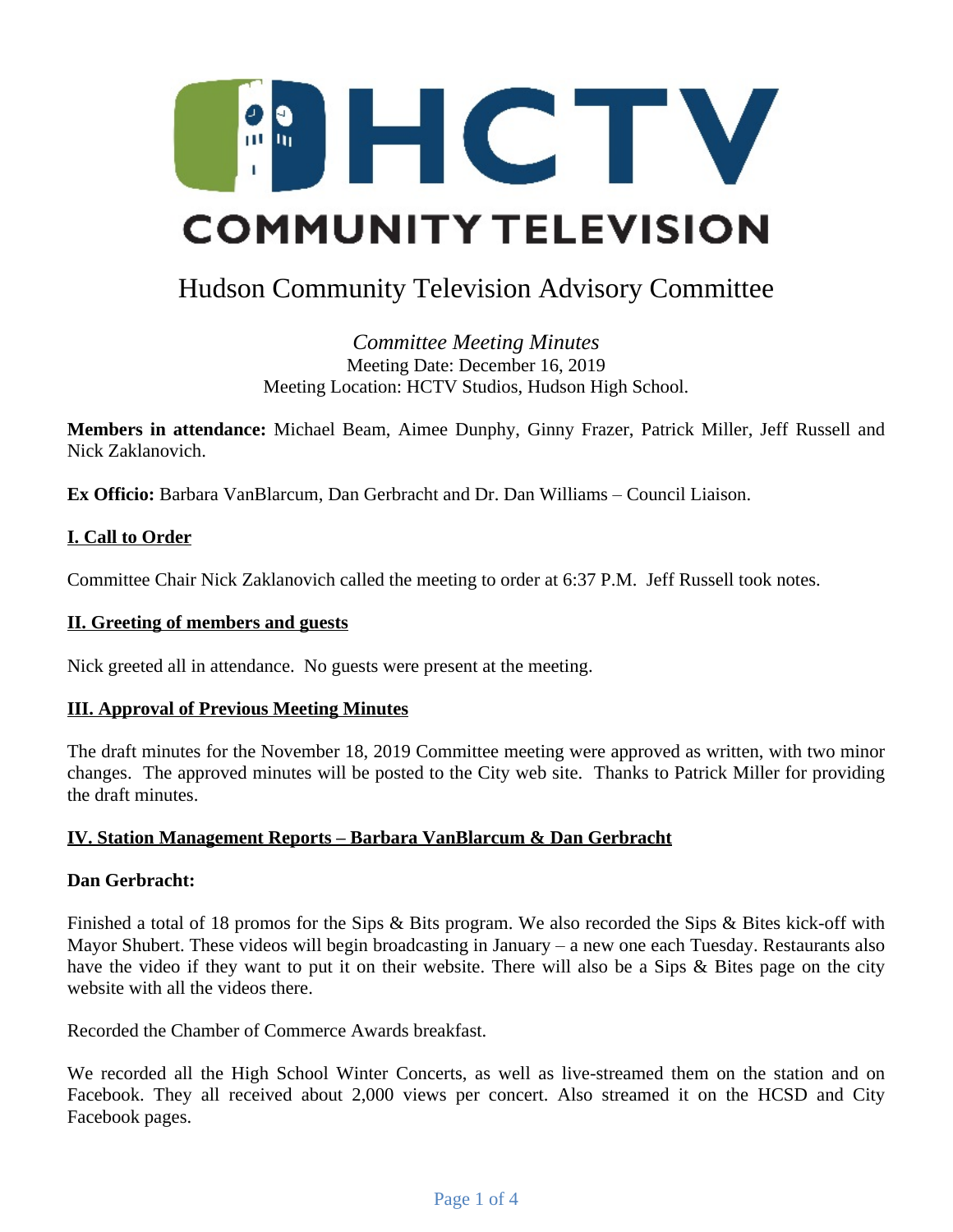We received a donation from Audio Technica of 8 light stands.

We are applying for a grant to Hudson Rotary for a drone for our department, because Dan is now have certified for drone operation.

You can now automatically sign up to receive the HCTV schedule by email. Currently 33 people have signed up. We will do an article in the Hub. Ginny suggested that we do a letter to the editor.

## **Barbara Van Blarcum:**

HCTV was involved with a number of productions, both for Public Access and under the HCTV banner. We recently added these programs to our list:

Public Access:

- $\bullet$  8<sup>th</sup> grade choir & Trees Festival
- Middle School Choir
- Montessori in the studio
- Chardon Polka program
- Ballet Ohio in the studio
- North of 60
- Retirepreneur
- Yeji Around Town, episode 2
- WRA Vespers
- Laurel Lake Christmas Chorale
- NZAM's Louis Bromfield, by Tom Vince

# **HCTV:**

- Chamber of Commerce Awards
- WR Community Band concert
- HHS Choir concert
- HHS Bands concert
- HHS Orchestras concert
- East Woods Singers concert
- Hudson Community Chorus Jubilate Deo
- Good Day in Hudson: Jane Howington, Bill Wooldredge

# **V. Friends of HCTV Update – Ginny Frazer**

Friends of HCTV is trying to sign up sponsors for basketball games. Jeff provided two names of possible sponsors to Gary Dixon. Ginny has contacted Vertical Runner and others. The Chamber of Commerce is sending out the flyer. The athletic director is giving us four tickets to every game. We also hope to extend this to HHS football, next season.

# **VI. FCC Docket Order # 05-311 - Barbara Van Blarcum**

Nothing new to report. No news is good news.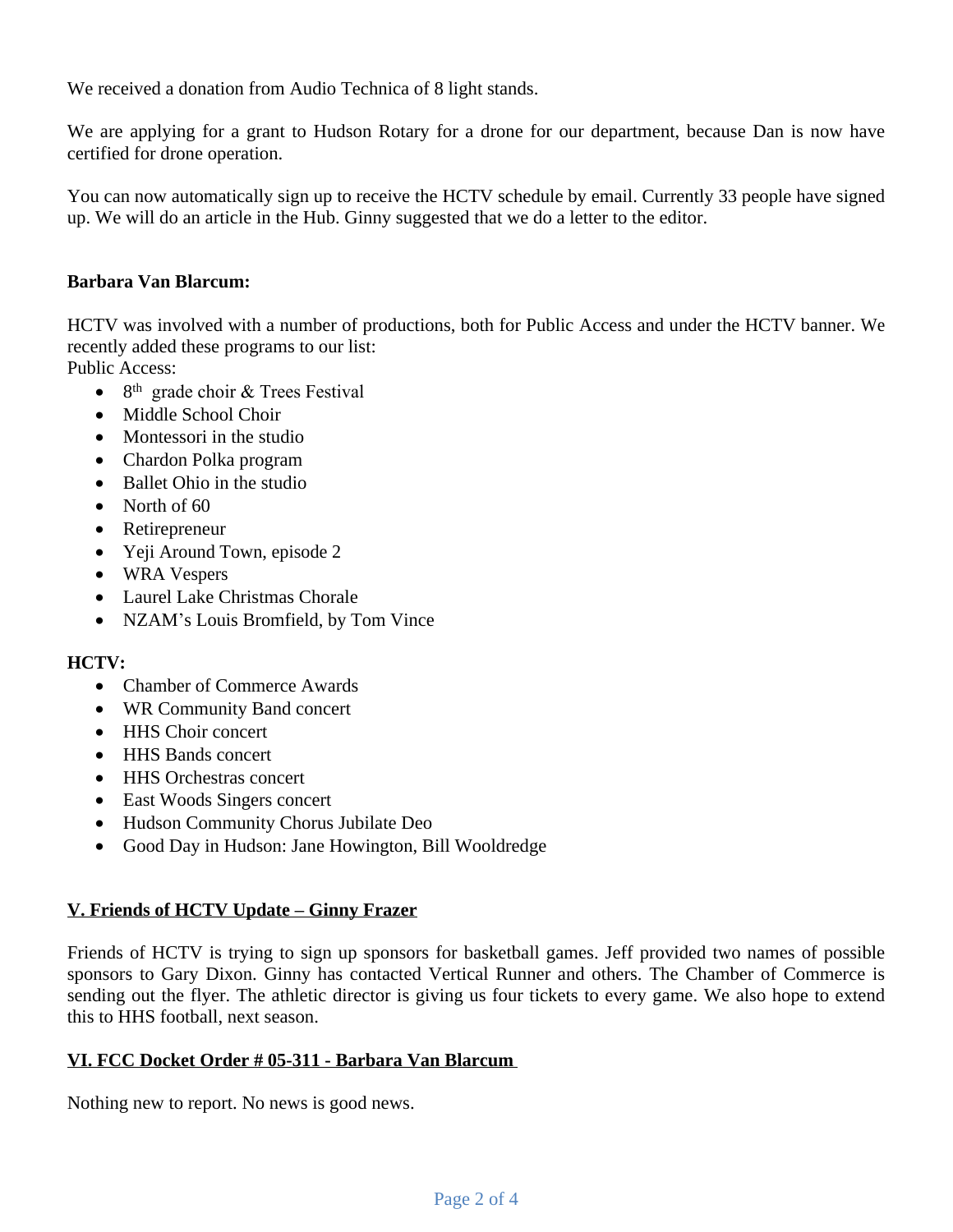## **VII. Discussion on focus of committee going forward – All**

Jeff provided a sample survey using the Constant Contact platform. Barb and Dan have a couple of tweaks to the questions and choices. Further changes will need to be incorporated by the City, because that's who is ultimately sending it out.

Ginny brought up the question, "what is the purpose of the survey?" It was suggested that one of the points of the survey was to educate people about the kinds of programming they can see online. Dan suggested that we could obtain information about people live-streaming the station. Michael is concerned about doing a survey without any real plan on how to use the data that's collected. He also suggested that if the purpose was to educate people, there were other platforms including Facebook to accomplish that on a larger scale. Ginny also suggested that we create a paper survey for Laurel Lake and other senior residents.

Barbara noted that even people who have cable don't know how to get our stations. We hear comments, but they're on a random basis. Jeff agreed that one purpose of the survey was actually informational, rather than data collection. Jeff also pointed out that it doesn't cost anything to send it out to everyone on the Hudson City email database. We may consider sending out the survey after the HCTV program that will be part of the Hudson Headlines series.

Dan will contact Jody and let her know that we are working on the survey for distribution later.

# **VIII. New Access Program Ideas, Previous Meeting Follow Up & Once Around – All**

Patrick said that he was producing a video for Hudson Job Search this weekend. Jeff provided interview questions for a mini-documentary.

Dan mentioned that he sent out information about a software platform for equipment scheduling, including description of what we are currently using, costs of the new software and justification. He is looking for feedback and more discussion in January.

Michael followed up on the discussion of developing an app for HCTV. He had indicated through email that the Kent State University School of Emerging Media and Technology could be interested in helping with the development. It could become a project for a class in the Fall. This could also become a springboard for other technology-based needs HCTV identifies which could become future projects. Dan mentioned that we are on the City app, through an HCTV button. Michael will stay in touch with his colleagues at Kent so that we can move forward in getting the app project on the schedule.

Ginny said that the School Board approved a new 6 District course: Modern Communication Through Media Production. Dan said they had met with school administrators about the requirements of the class. It may or may not be part of the curriculum beginning in the 2020-2021 school year. However, it might be structured as an English course, to meet core curriculum requirements. Stay tuned. Michael mentioned that Kent State has media courses that are currently available to high school students in Stark County, that are worth both high school and college credit.

Ginny also asked if we were providing our HCTV-AC minutes to the school district. Nick said he will begin sending them to school administrators. Dan pointed out that the Library is also listed on our charter. Aimee suggested that we could also send invitations to our meetings to school contacts at HHS, WRA, the Library and other current/potential partners.